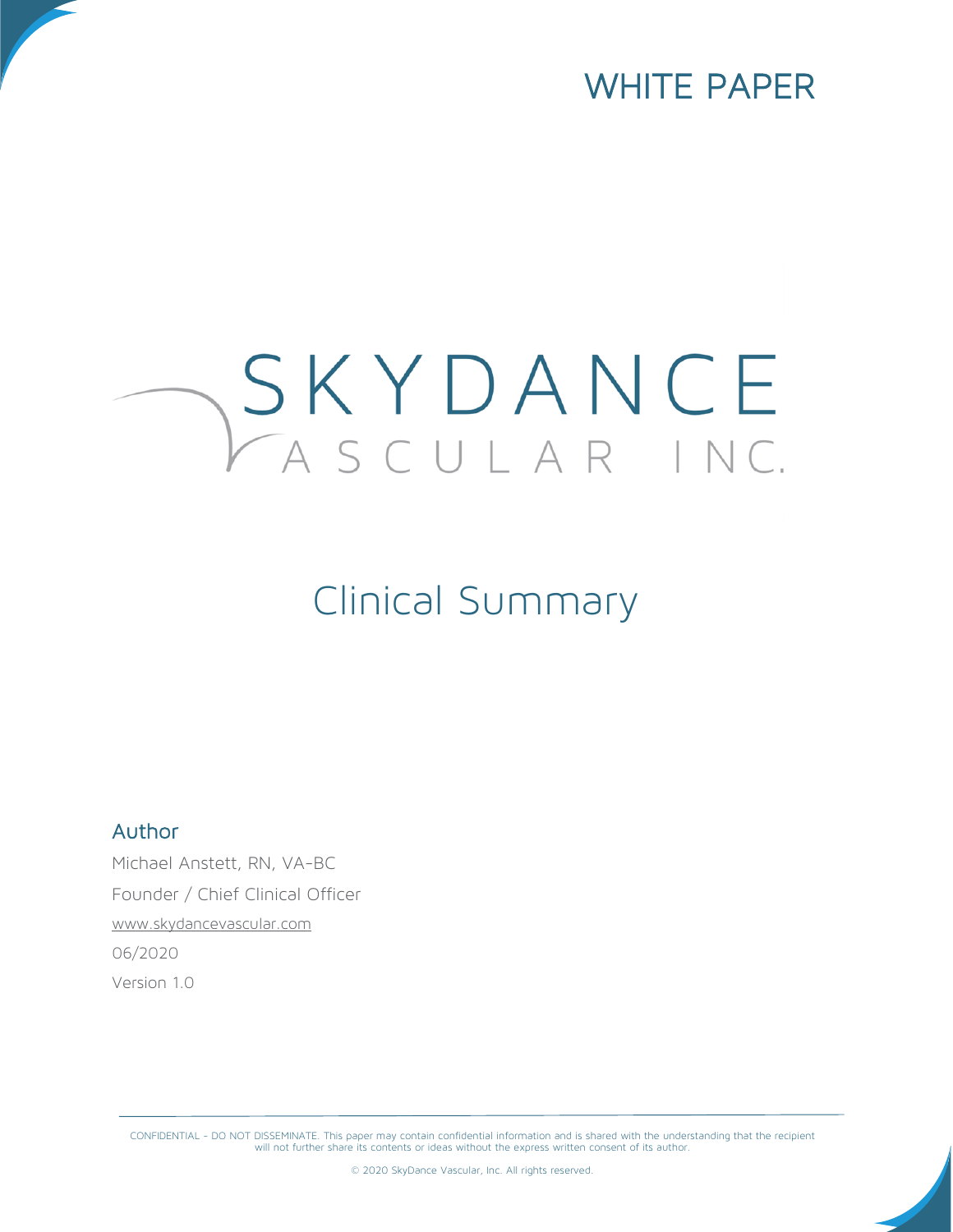

### Table of Contents

CONFIDENTIAL - DO NOT DISSEMINATE. This paper may contain confidential information and is shared with the understanding that the recipient will not further share its contents or ideas without the express written consent of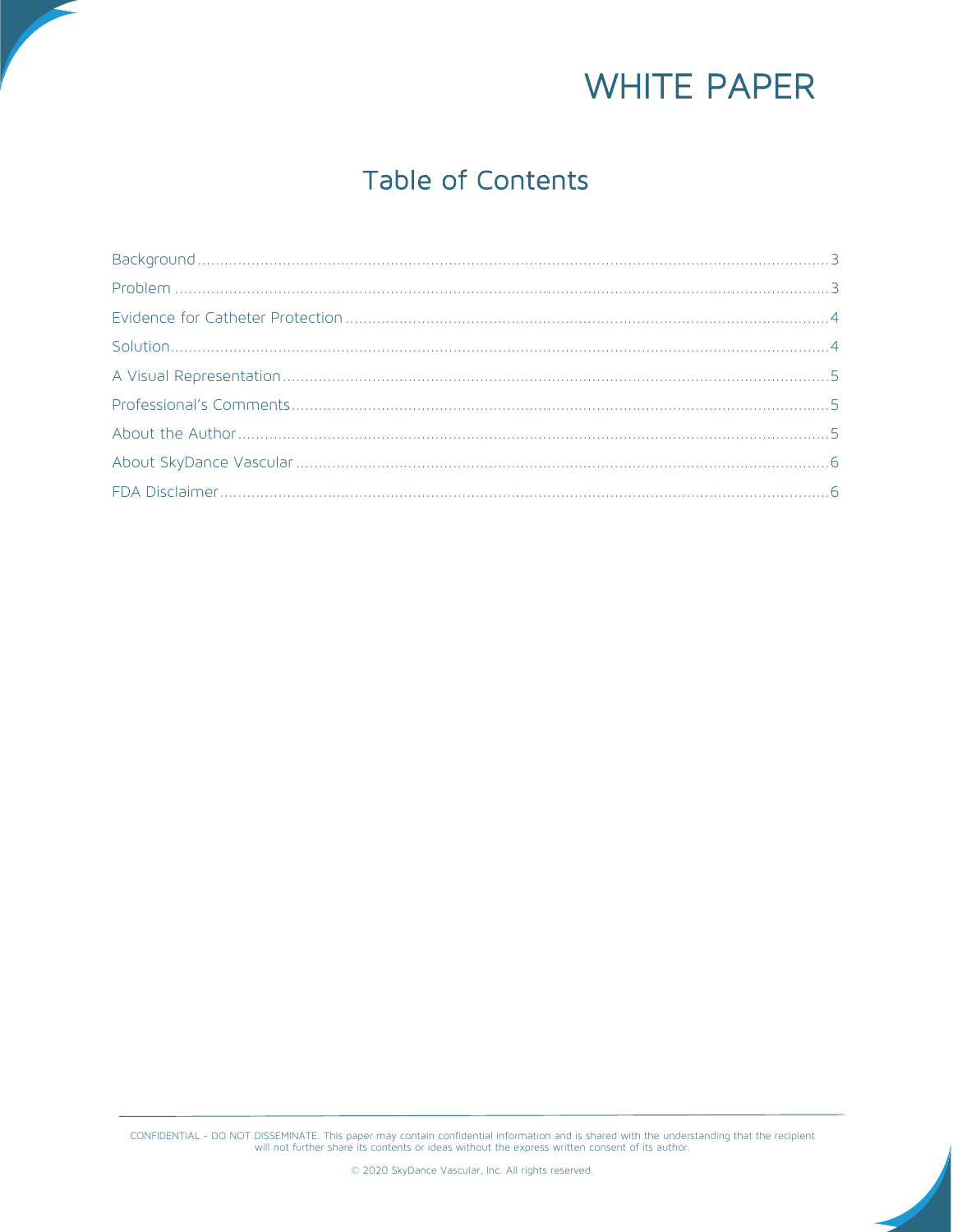

#### <span id="page-2-0"></span>Background

A peripheral intravenous catheter (PIV) is the vehicle that delivers life-saving therapies into the peripheral vascular system. There is a staggering 435MM PIVs sold in the U.S. and an estimated 200MM PIVs placed (based on mean number of device attempts of 2.18). Studies show that PIVs are placed in up to 90% of hospitalized patients.

Though PIVs are indeed commonplace and generally safe, they do come with risk. The PIV associated blood stream infection rate is estimated to be 0.2-0.7 per 1000 catheter days. This rate is seeming low when compared to central line associated bloodstream infection (CLABSI) rate. However, when PIV utilization is so far greater than the central line utilization, the total number of PIV bloodstream infections becomes quite significant. In fact, there is an estimated 200,000 PIV related bloodstream infections per year in the U.S. costing nearly \$6B. These estimates are thought to be low because unlike central lines, PIV surveillance and reporting is not yet a part of most United States' hospital infection control program scopes.

In 2015 SHEA/IDSA updated their CLABSI compendium document where they introduced the concept that infections do occur from short peripheral catheters and raise the possibility that surveillance may need to be expanded to include these devices at some point. More recently, The Center for Disease Control (CDC) issued a call for comments regarded extended surveillance that would encompass all hospital onset bacteremia including PIVs. PIVs earned more national recognition making the top 10 patient safety concerns of 2019 by the ECRI institute.

#### <span id="page-2-1"></span>Problem

Staphlococcus Aureus (S.Aureus) is a normally occurring bacteria on and within human skin, within hair follicles, and within sebaceous glands. It has been identified as one of the most common causes of hospital associated bloodborne infections and 23 - 50% of these hospital related S. aureus bloodborne infections are associated to PIVs.

It is well understood percutaneous, non-tunneled vascular access devices (which include PIVs) may be compromised by infectious

bacteria in two specific ways. First, is during insertion by the catheter's external surface being exposed to the normal flora of the skin which then adheres to the catheter, forms microcolonies, and ultimately detaches into the blood stream to cause infection.

Second, is through the intraluminal pathway. This is generally care and maintenance related – poor hand hygiene, poor disinfection of needleless adaptors, etc.

In a major study by Safdar& Maki, 45% of infections in percutaneous non-tunneled vascular access devices were extraluminally acquired, 26% were intraluminally derived, and the mechanism of infection was indeterminate in 29%.

This circumstance places traditionally configured (over the needle) PIVs at inherent risk because the catheter is in direct contact with remaining skin flora during each insertion. Flora such as S. aureus adheres to the catheter surface, grows and aggregates into microcolonies, ultimately breaking off into the blood stream and a catheter related bloodborne infection is the result. Colonization of vascular access devices passing through the skin during insertion ranges from 17% - 57.6%.

Published research indicates CRBSIs associated with percutaneously placed non-tunneled catheters that occur within the first 10 days of insertion are most often correlated with extraluminal biofilm formation and subsequent colonization. This research aligns well with multiple other papers such as Helm, et al 2015 Accepted but Unacceptable: Peripheral IV Catheter Failure in which it is clearly stated Extraluminal and intraluminal contamination have different pathogenic mechanisms and temporal characteristics, with extraluminal colonization and infection occurring early and intraluminal

© 2020 SkyDance Vascular, Inc. All rights reserved.

CONFIDENTIAL - DO NOT DISSEMINATE. This paper may contain confidential information and is shared with the understanding that the recipient<br>will not further share its contents or ideas without the express written consent of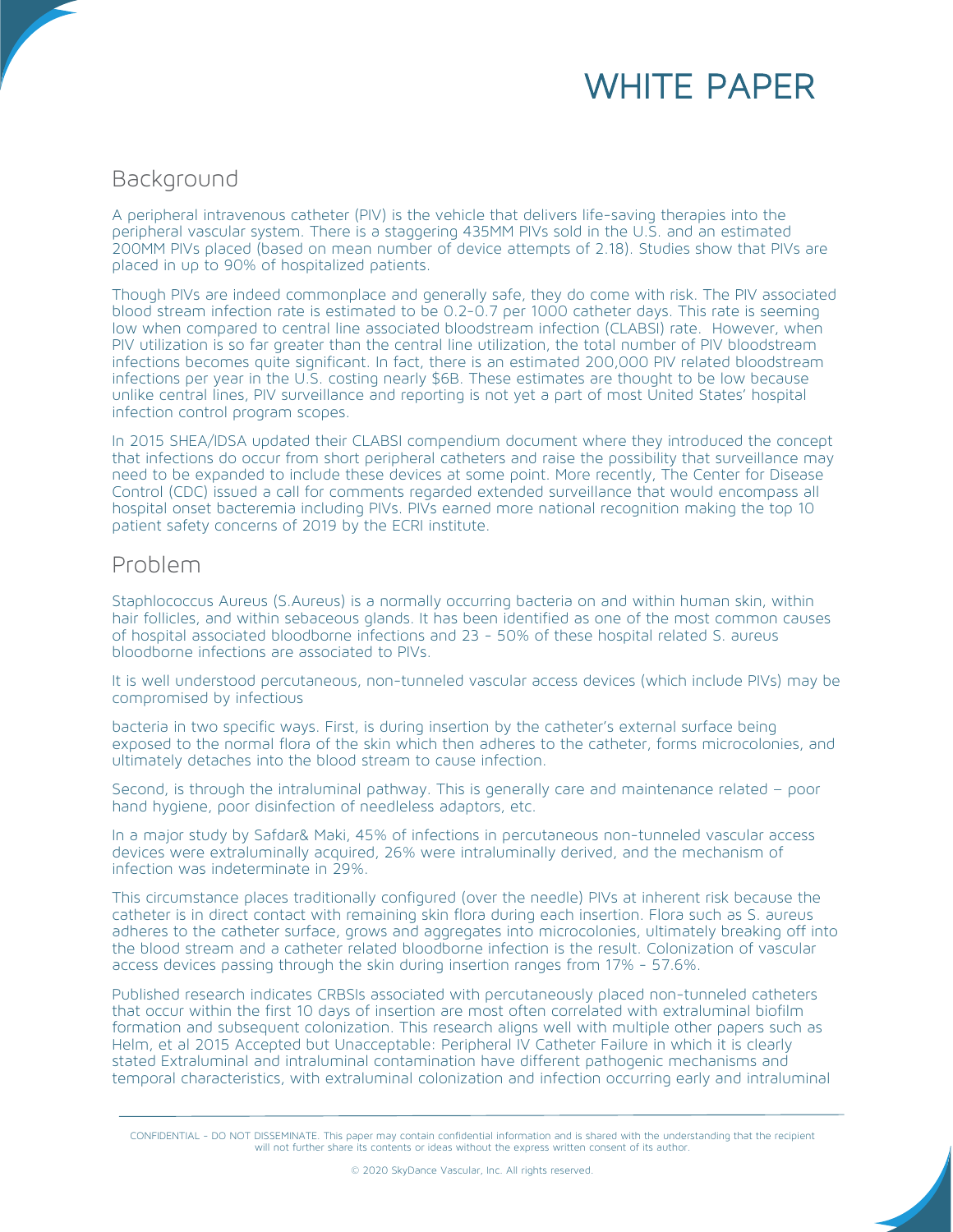

contamination appearing later in the catheter's dwell time (4). Mermel also echoes this sentiment in his 2010 paper in which he writes "Most of the evidence suggests that, in general, an extraluminal source of infection predominates in catheters placed for a shorter duration of time, whereas an intraluminal source predominates with more prolonged dwell times."

#### <span id="page-3-0"></span>Evidence for Catheter Protection

The 1998 Livesley et al. publication studied the presence of microorganisms on the catheter tip 90 minutes after insertion and compared those placed directly through the skin and those inserted through a sterile sheath. They found considerable support that despite adherence to best practices for insertion the results were suggestive that organisms had a greater likelihood (17% vs. 3%, NS) of introduction to the catheter if a sheath was not used.

Expanding on the Livesley work and featured at the 2019 Association for Vascular Access National Convention was the SkyDance Vascular, Inc sponsored NAMSA bench top study entitled Reducing Extraluminal Skin Flora Attachment During PIV Insertion Using Through-the-Needle Insertion Methods. This study was designed to demonstrate if microorganisms will or will not be transferred onto a catheter while passing through an inoculated simulated skin environment using a through the needle deployment equal to or less than the traditional over the needle method. Of the 5 samples from the through the needle test, 1 culture resulted in microbial growth. Of the 5 samples from the over the needle test, 3 culture resulted in microbial growth.

The results represent a 66% reduction in microbial attachment when the through the needle catheter deployment method was compared to the over the needle catheter deployment method. when this bench top study is coupled with existing research, the data becomes highly suggestive that physical barriers between catheters and the skin is directly linked to minimizing early catheter colonization.

#### <span id="page-3-1"></span>Solution

The Osprey from SkyDance Vascular, Inc is the first peripheral vascular access device specifically designed for front-line protection in the growing fight against PIV associated blood stream infections. It offers the only protected catheter delivery system eliminating the risk of skin flora contact by creating a physical barrier between the sterile catheter and the normal flora on and within the skin during insertion.

The sterile catheter is safely housed within the access needle during the insertion process and deployed only when the targeted vein is reached. This barrier between the catheter and skin provides a reliable method to deploy a truly protected vascular access device.



CONFIDENTIAL - DO NOT DISSEMINATE. This paper may contain confidential information and is shared with the understanding that the recipient<br>will not further share its contents or ideas without the express written consent of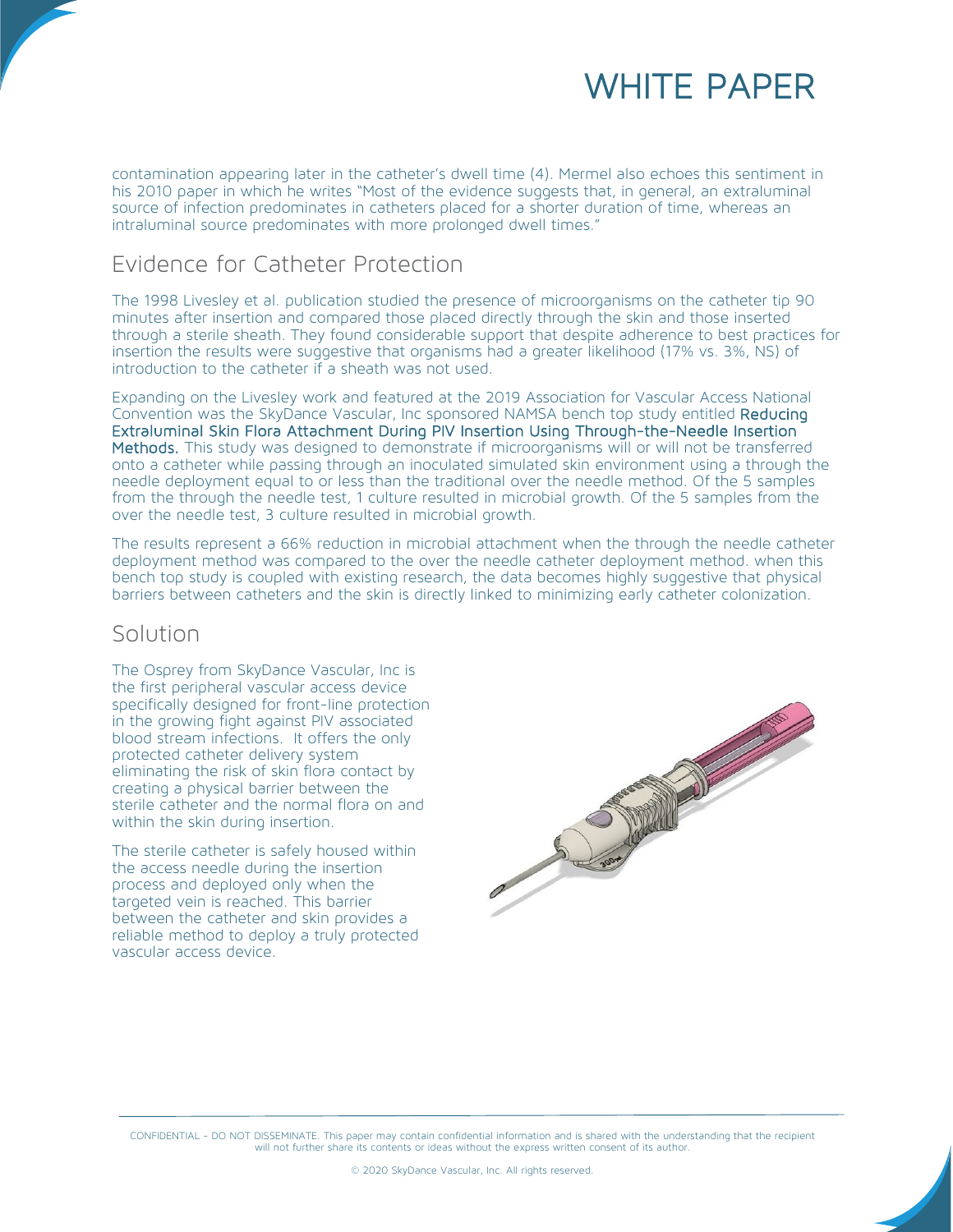## WHITE PAPER

#### <span id="page-4-0"></span>A Visual Representation



#### <span id="page-4-1"></span>Professional's Comments

"A hospital is likely to have nearly as many BSIs associated with peripheral I.V. (PIV) lines as with central lines." Michelle DeVries, MPH, CIC

"Prevention is aimed at diverting access of micro-organisms to the external and internal surfaces of the catheter so that biofilm cannot form." Marcia A. Ryder, PhD, MS, RN

"I believe a through-the-needle design solves many of the challenges facing vascular access today. I believe this proposed design will maximize dwell times, minimize complications, may increase catheter insertion success, and ultimately be adopted as a new clinical standard." S. Matthew Gibson RN CRNI VA-BC

#### <span id="page-4-2"></span>About the Author

Michael Anstett is an accomplished clinician, corporate executive, armed services veteran, and entrepreneur. Michael's clinical career started in 1987 as a US Army Combat Medic. He went on to receive his nursing degree and became a board-certified Registered Nurse in 1994, followed by two additional registrations in 1997 and 2011 respectfully: Certified Registered Nurse Infusion (CRNI) and Vascular Access Board Certification (VA-BC). Michael excelled in clinical practice and eventually accepted the responsibility of establishing and managing a vascular access team of ten staff nurses in a 1000 bed level-one trauma center in Tampa, FL. Michael then founded his private practice known as Professional Infusion Consultants, Inc., which contracted with vascular access nurses from around the state of Florida to provide outsourced vascular access throughout the state, an endeavor that Michael successfully exited from in 2012. Michael accepted the newly created position of Director of Clinical Operations at Medical Components, Inc. in 2013. Michael supported all aspects of the company's business including R&D of new products, business development, clinical education, regulatory and is named on multiple medical device patents. Michael is a member and strong supporter of the Association for Vascular Access (AVA). He has been invited to lecture at national AVA conventions as well as local AVA meetings. Michael is published in JAVA 2003 and won clinical manuscript for that year. He is the Founder and Chief Clinical Officer of SkyDance Vascular, Inc. – inventor of the Osprey vascular access device.

CONFIDENTIAL - DO NOT DISSEMINATE. This paper may contain confidential information and is shared with the understanding that the recipient<br>will not further share its contents or ideas without the express written consent of